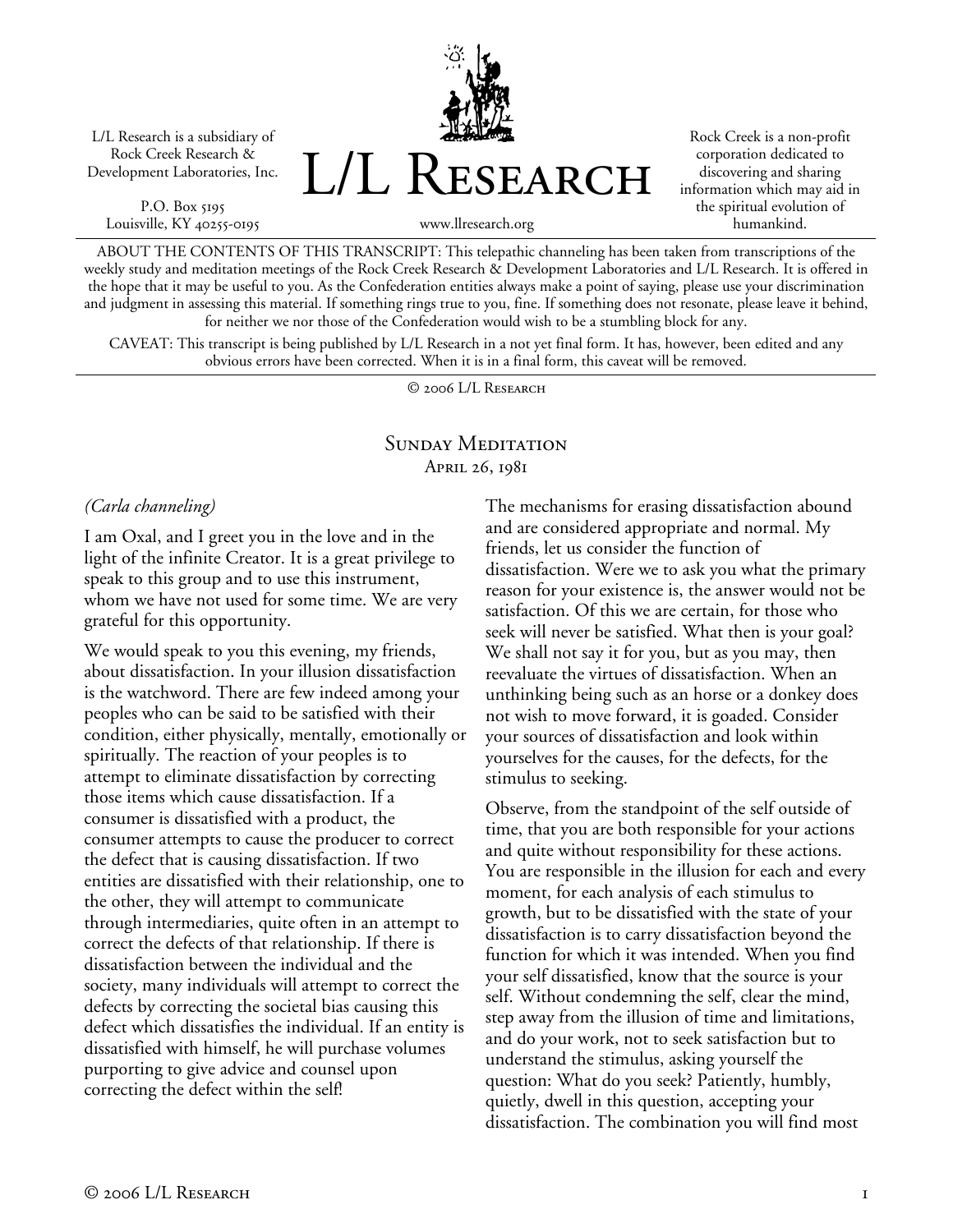fruitful. As always, we of Oxal join our brothers in recommending that this and all spiritual exercises be accompanied by meditation.

I am a sister of light known to you as one of Oxal. I leave this instrument, that another may speak to your group at this time. I leave you in the love and the light of the infinite Creator. Adonai.

## *(Don channeling)*

I am Hatonn, and am with this instrument. I greet you, my friends, in the love and in the light of the infinite Creator. It is a very great privilege to speak with you once more and a privilege to once more use this instrument. Please bear with me while I condition the instrument.

# *(Pause)*

I am Hatonn, and am with this instrument. As I was saying, it is a very great privilege to once more be with you and speak through this instrument. We have been watching this group progress and we are happy to see the harmonious progression taking place in the understanding of what we of the Confederation have to offer. We are always very privileged to work with any group that will receive our contact, and we are very appreciative when groups such as this one are able to put to use that which we have to offer.

My friends, our words have been heard by many upon your planet, but very few have put these words to use. They hear the words, they understand the words, but there is more to our communication than the hearing and the understanding. The important step, my friends, is the next step: putting into action that which we bring to you. That, my friends, is the only important step. The first two are necessary; the third produces the result.

We have been watching the people of your planet many, many of your years, as you well know. We have been concerned about their development and yet it seems that there is little that we can do, other than to attempt to contact groups such as yours to simply give to those who would seek our love and our light. My friends, in your future there will be more and more of your peoples seeking answers to questions that become apparent to them. At that time it will be necessary for you to have become very practiced in living and understanding that which we offer. We suggest that you practice at this time living the understanding that you receive from us. It is not

an understanding that you are receiving in an original or a new manner, but it is simply an understanding that we remind you of. If you are able to live in every waking moment the understanding which we offer, you will then be able to effectively offer that understanding to those who will shortly be seeking it in much greater numbers.

This way of life and attitude, shall I say, my friends, will be your only credentials, for this is the way of the Creator. We suggest time spent in meditation and contemplation of this principle be allocated, for, my friends, this is the great work. This is the true service. We are always available to aid you in every way we can, to aid you so that you in turn may aid others. Shortly, you will have, shall I say, a golden opportunity that does not come too often.

I will transfer this contact at this time to another instrument. I am Hatonn.

### *(Pause)*

# *(Carla channeling)*

I am Hatonn. I am again with this instrument. As you know, my friends, to live each moment in the full realization of the Creator's love and light, of the original Truth, is beyond the capabilities of even the most gifted monk of your peoples and often among ours as well. Many are the moments in each of your experiences when the presence of the Creator seems far and distant and the love that surrounds you seems hidden, as though a great cloud had removed it from your environment. Illumination seems to take place not in a steady stream but in flashes, as if lightening had struck, and for just one moment the presence of the Creator is felt.

If you climbed into a cave and walked into the depths of the Earth you could travel patiently and long among the labyrinthian corridors of the caverns seeking and searching for a shaft of light. This is your situation in your heavy chemical illusion. The shafts of light, however, do appear, and the memory of them is seared upon your brain and upon your being. Do not hesitate, then, to attempt to live your life in memory of these past experiences and in watchful expectation of those in the future, for the rest of your experience is the illusion caused by the heaviness of the earth betwixt you and the light. Ready yourselves for the work at hand, not as a student for a test, not as a vain woman before a glass preparing for the evening, but as one who, knowing